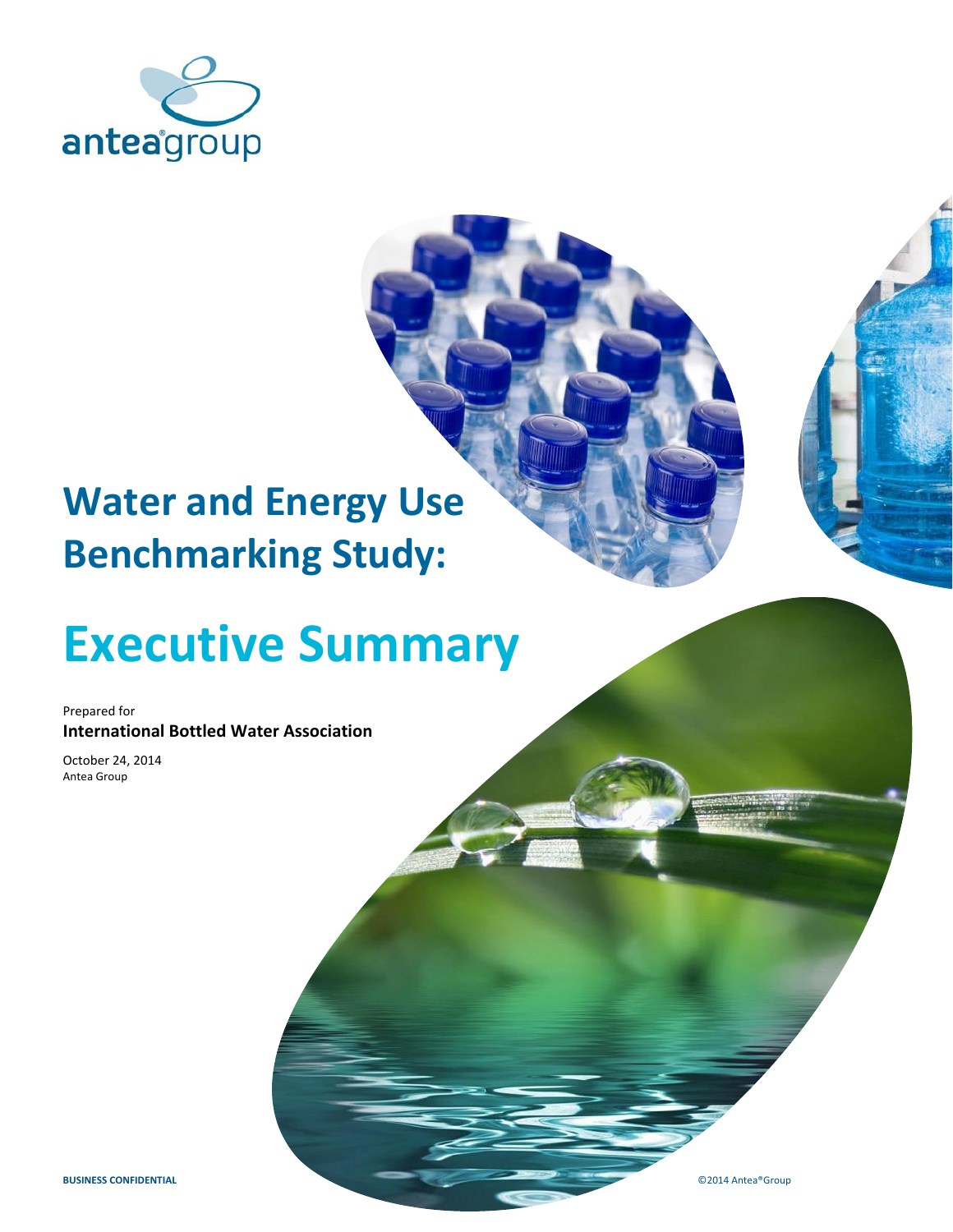



**The International Bottled Water Association (IBWA) is committed to driving environmental stewardship and social responsibility in the bottled water** industry. To support this commitment, in 2013, IBWA released the results of the first water use benchmarking study, which established an average water use ratio for the North American (United States and Canadian) bottled water industry (1.39 L/L), and evaluated trends and observations associated with bottled water production. In its second year of benchmarking, IBWA has elected to expand upon this study by continuing the water benchmark and adding an energy use component to better understand resource use efficiencies in the industry. This study dives deeper into trends and observations reported in 2013, while preparing for future evaluations of the industry's broader water footprint and calculation of carbon emissions.

To establish a robust, consistent data set, each IBWA member was asked to provide five years (2009 through 2013) of facility-specific information, including facility type, total water use, total energy use, total production, and supplementary process information (e.g., type of water treatment, use of refillable bottles). The two key performance metrics for this study are the **water use ratio** and **energy use ratio**, which present the average amount of respective water (liters - L) and energy (mega joules - MJ) used within the facility to produce one liter of bottled water. The 2014 report reflects an **amended data set** – the 2009, 2010, and 2011 values previously reported in the 2013 study have been revised in this report and should be the referenced historic performance values moving forward.

The study was managed by Antea®Group, a third‐party consultant, who conducted the data collection process, verification, analysis, and reporting.

In total, **76 North American bottled water facilities**, **representing seven IBWA member companies and one industry peer, contributed to the benchmarking study**. The study represents  $21.6<sup>1</sup>$  million liters of bottled water production – **over half (56 percent) of total 2013 United**

 

#### *Benchmarking Study Key Definitions*

**Total Water Use:** all water used by the facility, including product water, and water used for facility processes (e.g., treatment, cleaning, maintenance).

**Total Energy Use:** all energy consumed on site from all sources (e.g., electricity, fuel, steam) used for facility processes

**Total Production:** the volume of finished product developed at the facility.

**Water Use Ratio (WUR):** the liters of water (including product water) used to make one liter of bottled water.

**Energy Use Ratio (EUR):** the mega joules of total energy (electricity + fuel + heat) used to make one liter of bottled water.



*Quantifying Mega Joules:*It takes approximately **3.6 mega joules** of energy to power a 100 watt light bulb for 10 hours

 $1$  This study presents water-related results in liters (L) and energy-related results in mega joules (MJ), to align with other beverage industry studies (1 liter = 0.2641 US gallon; 1 mega joule = 0.2778 kilowatt hours).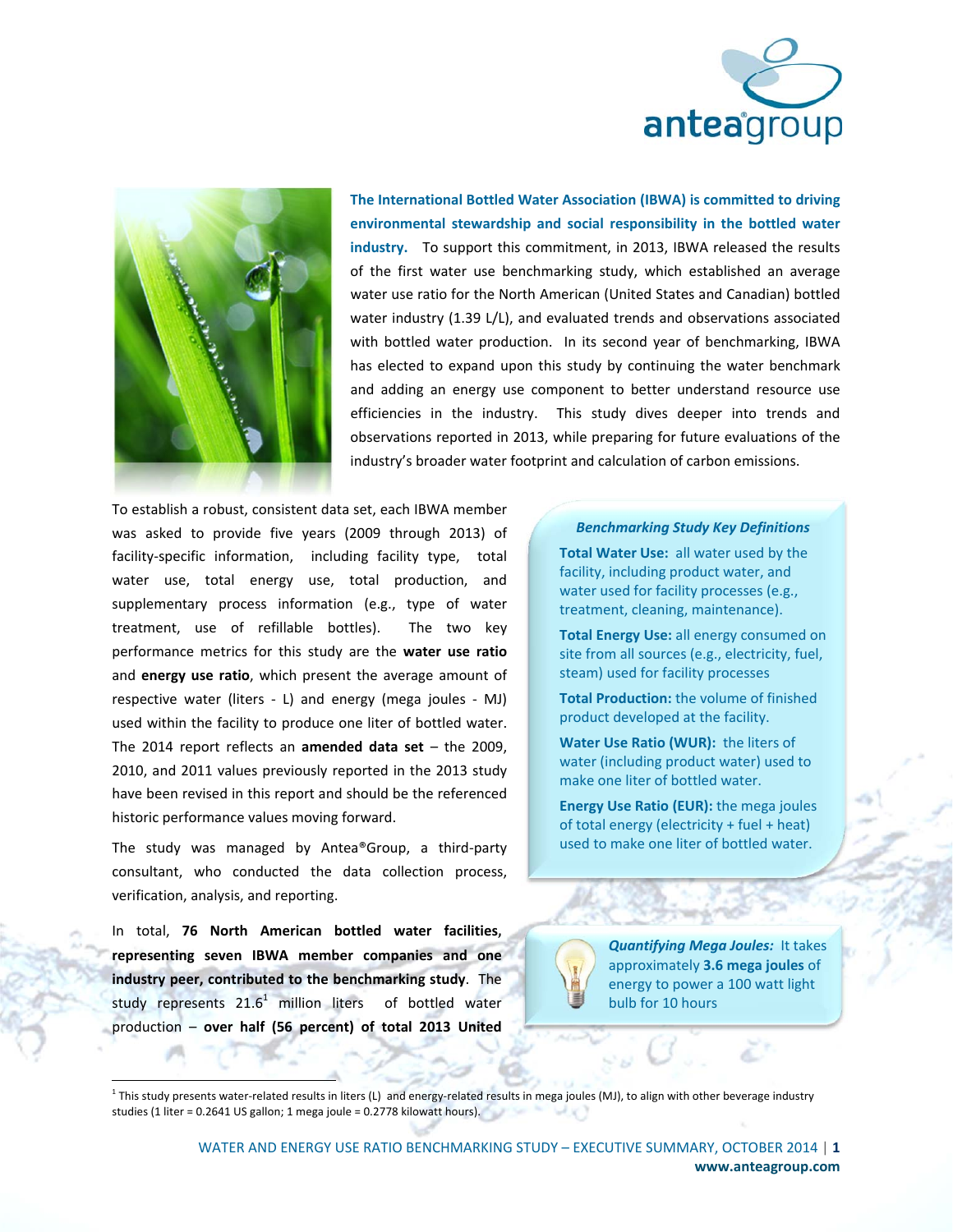

**States bottled water consumption<sup>2</sup>,** and a 20 percent increase in participation from the inaugural study. This outstanding level of participation demonstrates continued interest and dedication of North American bottlers to better understand the industry's water and energy use performance.

#### **Industry Performance**

In total, **76 North American bottled water facilities** contributed to the study. Performance data is presented in two ways ‐ a **fixed data set** (column graphs) representing the facilities that provided five full years of water use data, and a **dynamic data set** (line graphs) representing all facilities that provided any data over the five years of the study. As seen in Figure 1, total water use and total bottled water production increased from 2009 to 2013, while water use ratio remained relatively flat with a decrease of two percent over the same period. Figure 2 presents energy use performance for the industry. Total energy use and total bottled water production<sup>3</sup> increased from 2009 to 2013, while energy use ratio decreased 14 percent over the same period. **These trends in water and energy use demonstrate that investment in efficiency measures and process improvements are yielding positive results in water, energy, and cost savings, while the industry experiences sustainable growth.**



 $\frac{2}{3}$  "Bottled Water 2013: Sustaining Vitality"; Bottled Water Reporter, July/August 2014.<br> $\frac{2}{3}$  Total production and facility count differs between water and energy use, as some bottled water facilities that prov water data were unable to provide five full years of energy data.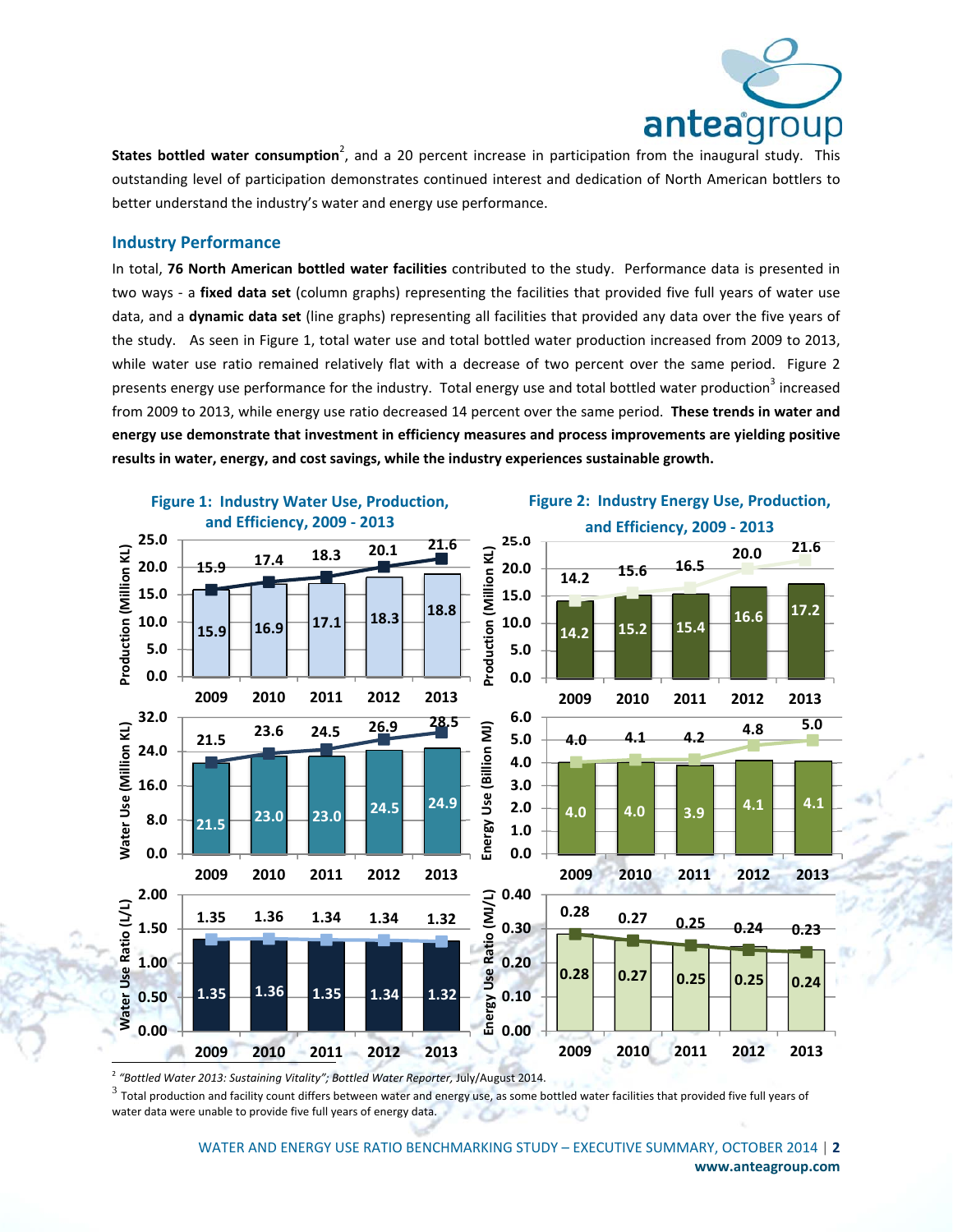

The 2013 fixed water use ratio for North American bottled water facilities was **1.32 L/L**, and the 2013 fixed energy use ratio for North American bottled water facilities was **0.24 MJ/L**. These ratios demonstrate a **higher level of** performance when compared to the global 2012 averages for bottled water facilities<sup>4</sup> (1.46 L/L water use ratio, 0.27 MJ/L energy use ratio).

In general, bottled water facilities have the **lowest water use ratio and energy use ratio** when compared to other beverage sectors. In comparison, other global beverage sectors<sup>5</sup> such as carbonated soft drink bottling and beer production average have larger water and energy use ratios driven by higher intensity processes unique to these other beverages, such as flavor mixing, blending, carbonation, fermentation, cooking, distilling, etc.

#### **Facility‐based Results**

The study also evaluated water use ratio trends among the three bottled water facility types:

- **Small Pack:** facilities that package bottled water in containers from 8 ounces to 2.5 gallons
- **Home and Office Delivery:** facilities that package bottled water in reusable/refillable containers from 2.5 to 5 gallons
- **Mixed Packaging**: facilities with both Small Pack and Home and Office Delivery packaging

As seen in Table 1, water use ratios for each facility type remained relatively flat over the study period; representing a change in water use ratio of 5 percent or less. As seen in Table 2, energy use ratios demonstrate modest decreases of 15‐20 percent. **The differences in ratio**

 

#### **Table 1: Water Use Ratio Performance by Facility Type (L/L), 2009‐2013**

|                        | 2009 | 2010 | 2011 | 2012 | 2013 |
|------------------------|------|------|------|------|------|
| <b>ALL</b>             | 1.35 | 1.36 | 1.35 | 1.34 | 1.32 |
| <b>Small Pack</b>      | 1.32 | 1.32 | 1.30 | 1.29 | 1.26 |
| <b>Mixed Packaging</b> | 1.39 | 1.43 | 1.42 | 1.43 | 1.46 |
| Home & Office Delivery | 1.59 | 1.62 | 1.61 | 1.58 | 1.56 |

*Note: Ratios represent the fixed data set for all categories except Home and Office Delivery (less than 3 companies in this category provided five years of data – dynamic data (reported data in any of the five study years) is presented to preserve confidentiality).*

#### **Table 2: Energy Use Ratio Performance by Facility Type (MJ/L), 2009‐2013**

|                        | 2009 | 2010 | 2011 | 2012 | 2013 |
|------------------------|------|------|------|------|------|
| <b>ALL</b>             | 0.28 | 0.27 | 0.25 | 0.25 | 0.24 |
| <b>Small Pack</b>      | 0.31 | 0.28 | 0.27 | 0.26 | 0.25 |
| Mixed Packaging        | 0.24 | 0.23 | 0.21 | 0.19 | 0.19 |
| Home & Office Delivery | 0.11 | 0.10 | 0.11 | 0.12 | 0.12 |

*Note: Ratios represent the fixed data set for All and Small Pack – and dynamic set for Mixed Packaging and Home and Office Delivery (less than 3 companies in these categories provided five years of data – dynamic data is presented to preserve confidentiality).*

**magnitude among the three facility types are largely process‐driven**: for example, Home and Office Delivery facilities bottle finished product in refillable containers, resulting in additional water use for sanitization processes that do not exist at facilities that use single fill packaging (e.g., most North American Small Pack facilities). Some Small Pack facilities have bottle blow molding operations on site, resulting in additional energy use that is not used at facilities with off-site blow molding (e.g., no Home and Office Delivery facilities in this study operated on site blow molding operations).

<sup>&</sup>lt;sup>4</sup> Beverage Industry Environmental Roundtable, 2013. Note that 2012 data is the most recent information available for comparison.  $5\overline{I}$ *Ibid*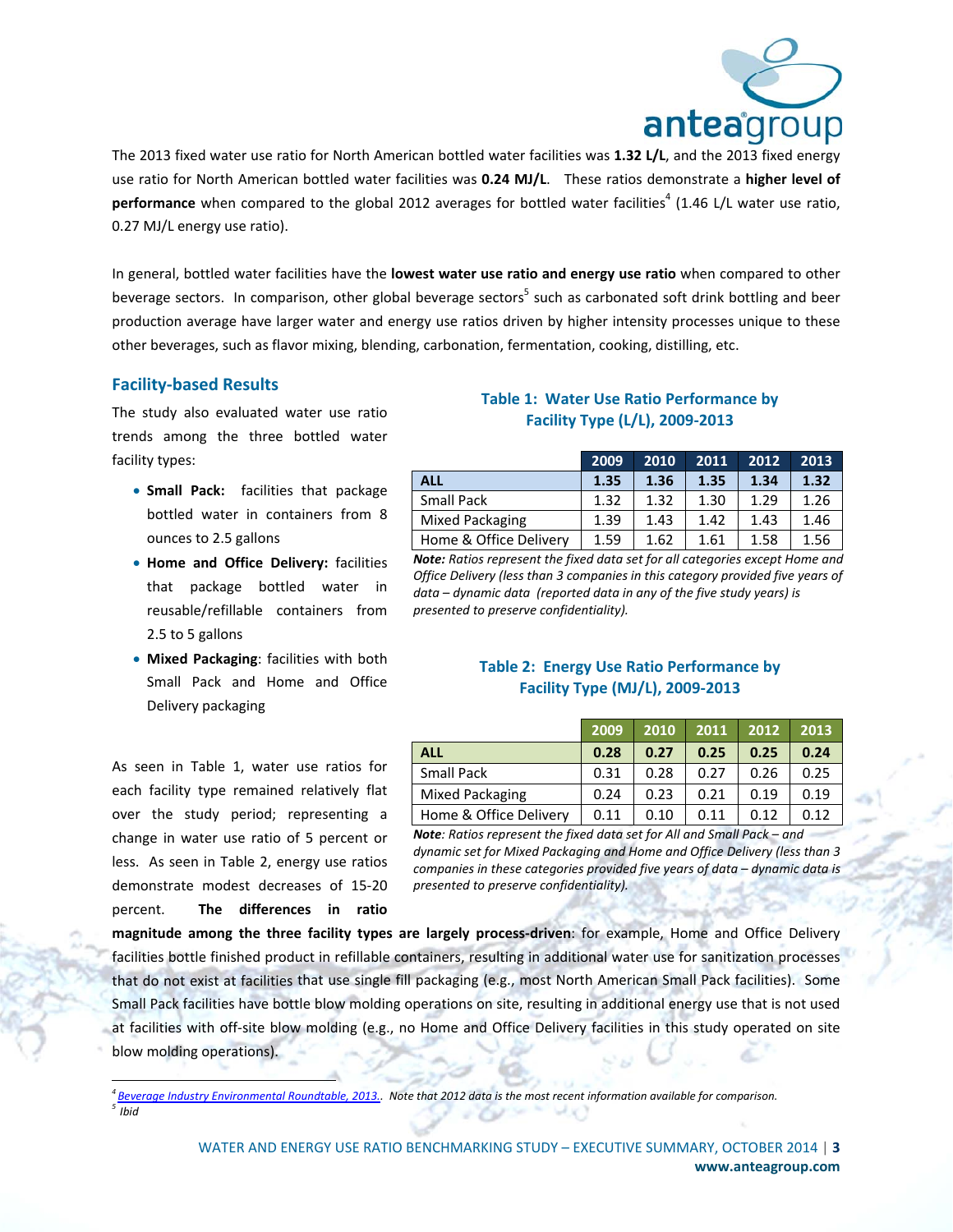

#### **Industry Stewardship Efforts**

The North American bottled water industry has actively implemented process improvements to reduce water and energy use while experiencing sustainable business growth. Participants in the study were asked to provide some examples of successful water stewardship efforts, detailed below:

- o Improving performance and recovery in the reverse osmosis process;
- o Optimization of washer units through automated timers, selection of cleaning chemicals, flow control, air rinsing, etc.;
- o Reducing filler overflow through system optimization;
- o Routing HVAC unit condensate to on site cooling tower;
- o Using chemical controls for zero discharge at on site cooling tower; and
- o Maximizing wastewater management through system optimization and/or reuse of wastewater (e.g., spray field irrigation, on site landscaping).

Participants were also asked to indicate the energy management programs and initiatives that are in place at their facilities. The most common initiatives include, but are not limited to:

- o Regular inspection, leak testing and repair programs for compressed air systems and steam systems;
- o Optimized production schedules to minimize frequency of start up/shut down times;
- o Regular cleaning and inspection of HVAC systems for optimum performance;
- o Automatic/timed temperature controls;
- o Standard use of high‐efficiency motors;
- o Use of indoor and outdoor automatic light controls (e.g., parking lot lights on timers, light sensors in rooms);
- o Use of energy efficient light fixtures;
- o Individuals or teams who are responsible for energy management and efficiency initiatives; and
- o Comparison of metered energy data with energy invoices to ensure consistency in measurement.

#### *Conclusion*

In the second year of benchmarking, IBWA members have continued to demonstrate their commitment to promoting an environmentally responsible and sustainable industry, as evidenced by the exemplary participation in this year's study and impressive list of stewardship initiatives in action at North American bottled water facilities. Water and energy use ratios demonstrated decreasing trends, while production continues to increase across the industry. It is clear that bottlers are driving process efficiencies that result in water, energy, and cost savings, while the industry experiences sustainable growth. The results of this study shall serve as a baseline to measure future progress in water and energy use reduction and conservation efforts across the industry.